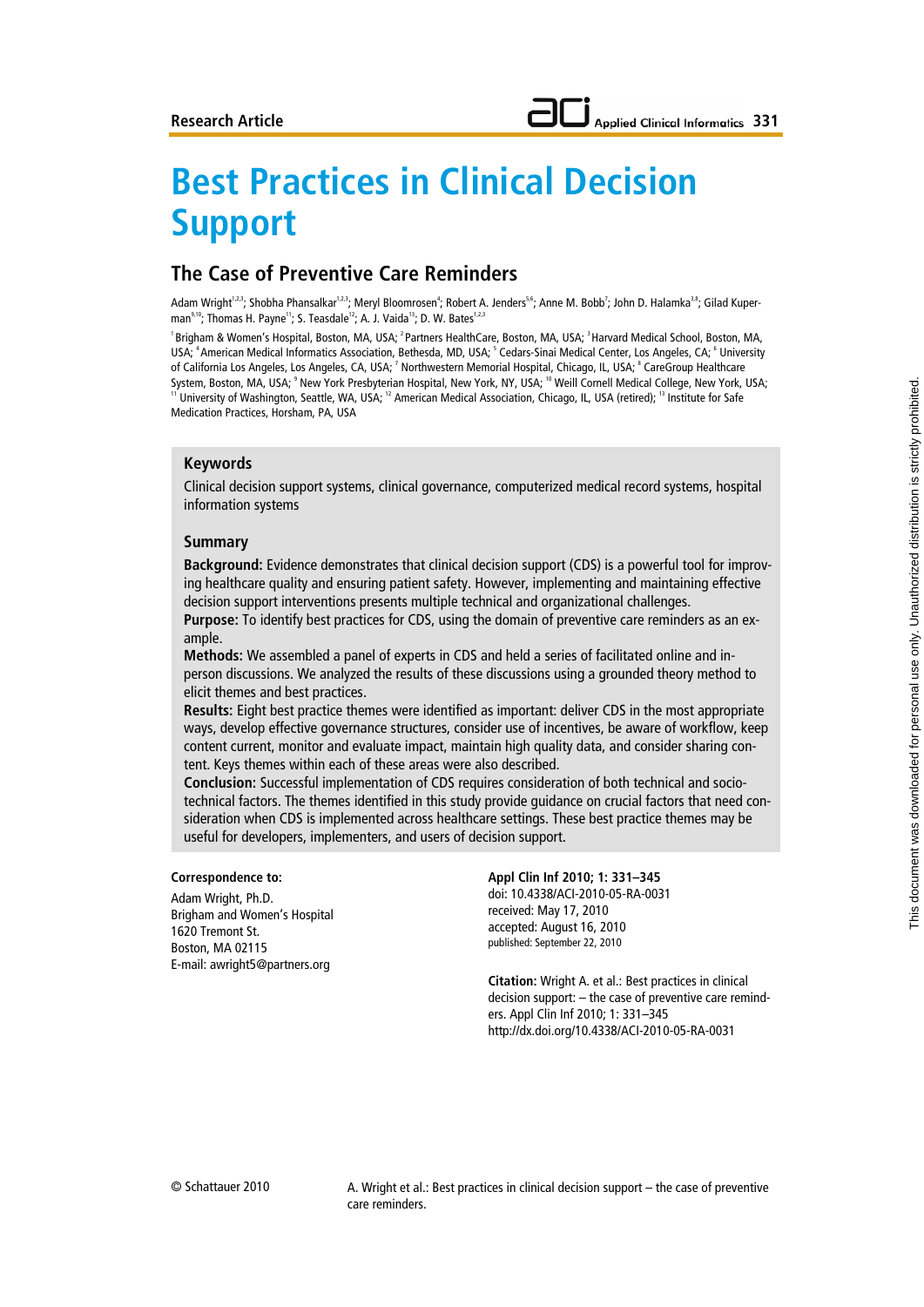# **Background**

Electronic health records (EHRs), computerized physician order entry (CPOE) and other clinical information systems have been hailed as potentially transformative of the healthcare system. These systems have the ability to improve the quality, safety and efficiency of health care (1). These systems represent a critical focus of the Obama administration's healthcare reform proposals and programs for which the US Federal Government is proposing to spend, through incentives, grants and research, an unprecedented 48.8 billion USD to spur their adoption (2, 3). While it is clear that when these systems are used effectively with clinical decision support (CDS) they can powerfully and positively improve healthcare quality by reducing errors and improving patient outcomes (4- 6), there is also countervailing evidence that suggests these benefits are not always achieved (7) and that, in certain cases, they may cause patient harm (8, 9).

A variety of factors appear to distinguish successful clinical information system implementations from unsuccessful ones. Technology is of course a factor: systems with better functionality often have better results than those with reduced functionality, though this is not always the case. However, the technology may well not be the most important factor. Indeed, organizations implementing the same systems may have very different results (9, 10). Organizational factors (such as resistance to adoption) and financial factors (such as the substantial initial investment required) also play an important role (11).

However, one potential key differentiator may be their decision to adopt (or not adopt) CDS within their information systems. CDS has been defined in different ways (12-15) but, at its core, CDS means providing the right information at the right time to the user in order to facilitate making clinical decisions. Most CDS is electronic, but paper-based systems are also possible. Indeed, much of the reported benefits of clinical information systems are actually benefits attributable to CDS (16-20) and a recent study suggested that the benefits of implementing CPOE at one particular site were very modest but that, once CDS was turned on, the rate of medication errors was reduced considerably (21).

Although the promise of CDS is great, effective implementation of CDS (18, 22) and of clinical information systems more broadly is challenging (11, 23-31). These challenges have included the lack of quality CDS software available from vendors, difficulty in developing in-house software and maintaining the clinical knowledge bases, issues with integrating decision support into provider workflows, and governance challenges.

In 2006, recognizing both the promise and challenge of CDS, the Office of the National Coordinator for Health Information Technology (ONC) within the United States Department of Health and Human Services (DHHS) asked the American Medical Informatics Association (AMIA) to convene an expert panel to develop a roadmap for national action on CDS. In the final roadmap, the expert panel identifies three pillars of successful decision support:

- 1. the best knowledge available when needed,
- 2. high adoption and effective use and
- 3. continuous improvement of knowledge and methods for the systems (17).

The roadmap describes, at a high level, a vision for increasing the dissemination and use of CDS. The roadmap has been widely cited and has, at least in part, helped shape a number of CDS initiatives, including the Morningside Initiative (32), the Clinical Decision Support Consortium (CDSC) (33) and the Glides into Decision Support (GLIDES) project (34).

In 2008, another panel of subject matter experts (many of whom were also part of the CDS Roadmap expert panel) worked to identify the thorniest challenges in clinical decision support (22). They identified ten challenges which they dubbed "Grand Challenges in Clinical Decision Support". These challenges included improving the human-computer interface, prioritizing and filtering recommendations to the user and disseminating best practices in CDS design, development, and implementation. One of the most important challenges identified by this expert panel was the need to formulate and disseminate best practices in CDS design, development and implementation. The overarching purpose of our investigation was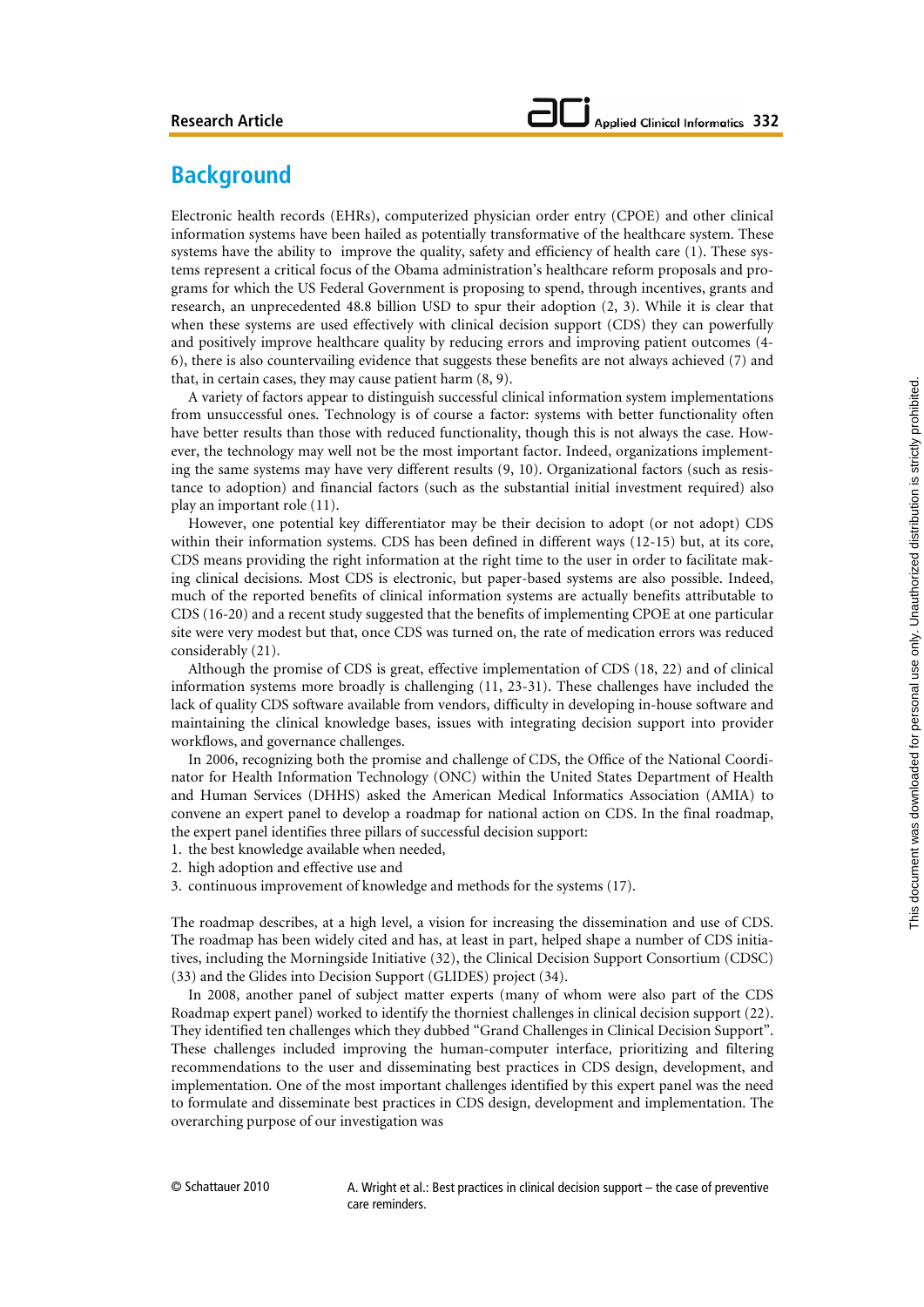- 1. to establish best practices for decision support in a real-world setting with emphasis on preventive and ambulatory care and
- 2. to develop decision support "starter content" on the basis of our research that would ease CDS implementation.

In keeping with the "best practices" grand challenge, we set out to determine best practices for CDS using an expert consensus approach – the first of this project's two aims. While some best practices from individual organizations have been identified in prior work at single institutions (14), we believe that best practices may differ between institutions, particularly across different settings of care (acute care and ambulatory) and clinical system implementation strategies (self-developed vs. commercial software). We also sought to cover a broader segment of decision support, including governance and content development, rather than just the presentation of content. We believe that organizations hoping to adopt clinical decision support may be able to use these best practices to accelerate their progress and benefit from the lessons of sites which have gone before them.

Along with our first aim to ascertain best practices, our second aim was to develop a starter set of decision support content that new decision support implementers might use for initial implementations. We discuss preventive care reminders to exemplify these best practices and also describe the content that was vetted by the expert panel on this topic. This combination of content development tied to explicit analysis of overall best practices with regard to CDS builds on the work of others in identifying best practices and we hope it will help advance the uptake of CDS to improve the quality of clinical care.

Our goal in both phases of this project was to provide a framework of decision support best practices and a foundation for future design and evaluation of decision support interventions. It is our hope that, by gathering and synthesizing expert opinions on clinical decision support best practices, we can provide a jumping off point for future discussion of CDS best practices and encourage new areas of research in this field.

# **Methods**

In order to ascertain these best practices, our first aim, we convened an expert panel that included individuals from a variety of settings (public and private provider organizations, academic medical centers and national associations with interest in CDS), a variety of roles and responsibilities (information technology, quality, pharmacy and research) and a variety of backgrounds (informaticists, pharmacists and physicians). Our criteria for defining an expert was based on tenure in and contributions to the field of clinical decision support. This included factors such as

- 1. number and significance of publications in the field,
- 2. participation in national activities and standards bodies,
- 3. extensive experience in real-world implementation of decision support,
- 4. thought leadership in CDS and healthcare IT.

All of our panelists were selected because they either had substantial experience with CDS in their own institution, or because they had experience with CDS across a number of institutions. This project was reviewed and approved by the Partners HealthCare Human Research Committee.

We sent invitations to a pool of nine experts, eight of whom accepted our invitation (the ninth had an unavoidable scheduling conflict). The members of the expert panel are listed in  $\blacktriangleright$  Table 1. The panel was moderated by two of the authors (AW, SP) and a third (MB) provided staff support. Moderators posed open-ended questions and structured polls on decision support in order to elicit initial responses and facilitate discussion. Examples of the questions and polls from Phase 1 include

#### **Sample questions**

What kinds of preventive care reminders do you have in your CIS [clinical information systems] today? What standards, terminologies, and vocabularies, if any, should the content of these rules be mapped to in order to make it easily implementable to your environment? (e.g. problems to SNOMED or ICD-9 and medications to FDB and NDF-RT)?

© Schattauer 2010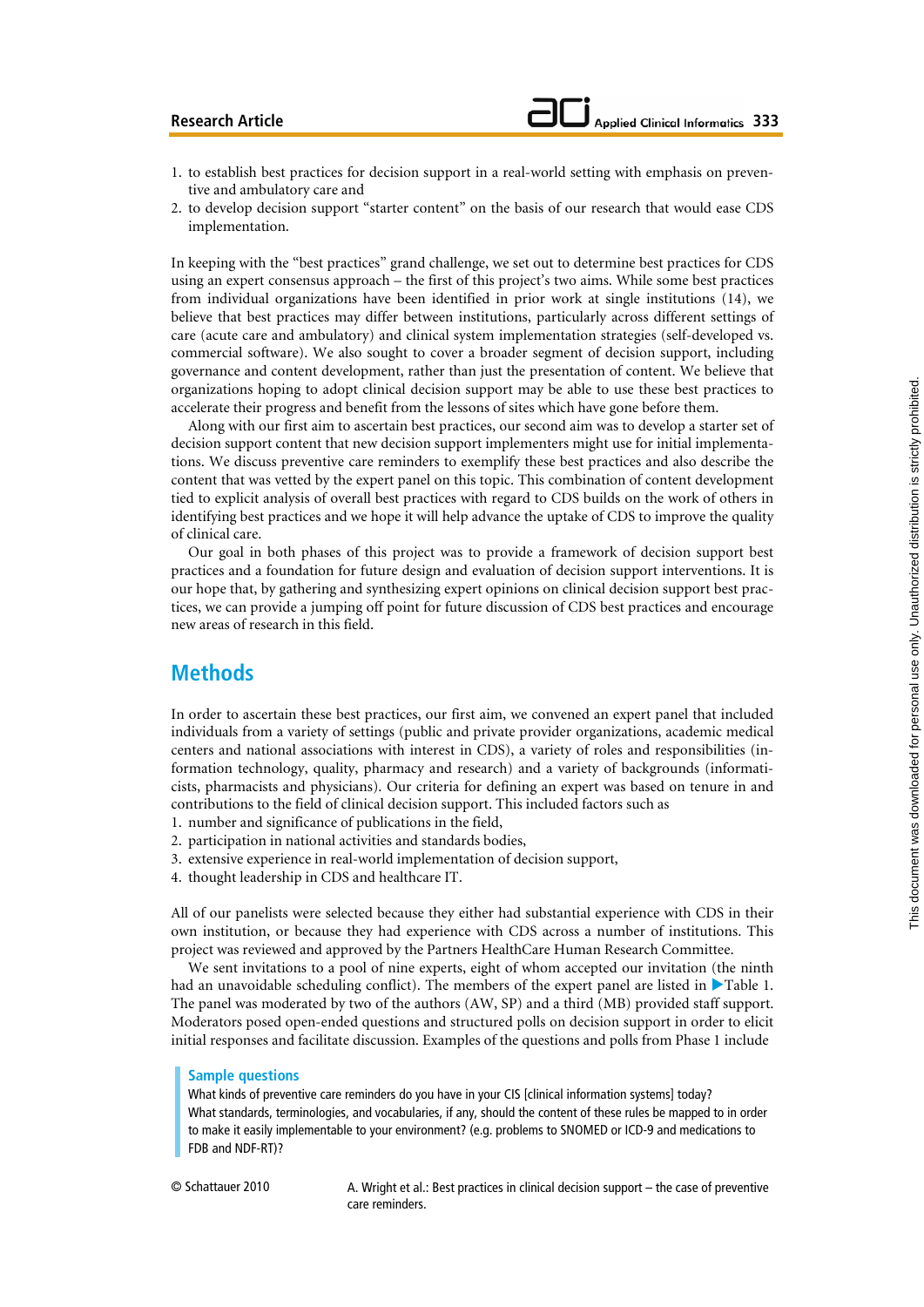What strategies do you have in place to evaluate rules after their put in place? For example, do you review override rates, override reasons, impact on quality metrics and patient satisfaction scores, etc.?

#### **Sample polls**

What settings would these reminders apply to? (outpatient primary, outpatient specialty, medical inpatient, surgical inpatient, walk-in)

Which clinicians should be alerted about these reminders? (primary care, specialist, nurse, pharmacist, appointment personnel)

Would it be appropriate to show these reminders directly to patients? (yes, no)

What tangible benefits do you think you would see upon implementation of these reminders? (higher quality of care, more satisfied patients, fewer admissions, shorter length of stay, fewer errors, decreased health insurance premiums, improved scores on external evaluation)

The work of the expert panel took place in two phases. First, we invited the experts to participate in an asynchronous discussion of CDS content and best practices. This discussion took place using the EMC Documentum eRoom discussion system (EMC Corporation, Hopkinton, MA, USA) (35). Figure 1 shows a discussion taking place in the eRoom and  $\blacktriangleright$  Figure 2 shows the eRoom's polling capability. The discussion was carried out in four phases:

- Phase 1: Best practices for CDS and preventive care reminders
- Phase 2: Content-focused discussion of preventive care reminders
- Phase 3: Combined best practices and content-focused discussion of therapeutic duplication alerts
- Phase 4: Combined best practices and content-focused discussion of drug-drug interaction alerts

In each of the four phases, the discussion was seeded by the moderators and then the panelists were invited to participate in the discussion using eRoom's notification which also sends an email alert to the panelists. As the discussion progressed, reminders were sent to panelists who had not yet participated in the discussion and several polls were conducted.

This paper focuses on Phases 1 and 2 of the discussion, including best practices across the spectrum of CDS (with an emphasis on preventive care reminders) as well as specific content for preventive care reminders. In a related paper, we focus on the content and lessons learned specific to medications. The Phase 1 discussion corresponds to the first aim of our project (best practices ascertainment) and Phase 2 corresponds to our second aim (development of a starter set of best practice reminders).

In order to ensure maximum participation and amass sufficient data for analysis, information was collected through

- 1. online discussion,
- 2. online polling and
- 3. in-person discussion.

This strategy of interviewing multiple experts in varied formats ensured both breadth of topics covered and overlap between collection methods. This allowed us to more effectively distill and synthesize themes and best practices. The online discussion took place from April, 2008 to July, 2008. The online discussion culminated in an in-person meeting of the experts in Boston on July 7, 2008.

We had 80 posts on our online discussion system prior to the face to face meeting. We noticed a downward trend in participation across the four phases described above. The first phase (best practices for preventive care reminders) received 40 posts (including posts designed to facilitate the discussion), the second phase had 27 posts, the third 7 and the fourth only 6. We hypothesize that there are a variety of reasons for this phenomenon

- 1. Some participants began posting very eagerly at the start of the discussion, perhaps because the group was starting out and posting ideas to build upon, but did not continue to post as often.
- 2. Some of the best practices may overlap between preventive care reminders (Phases 1 and 2) and medication CDS (Phases 3 and 4), so people may not have wanted to repeat themselves.
- 3. Participating in and keeping up on the discussion was somewhat time-consuming.

© Schattauer 2010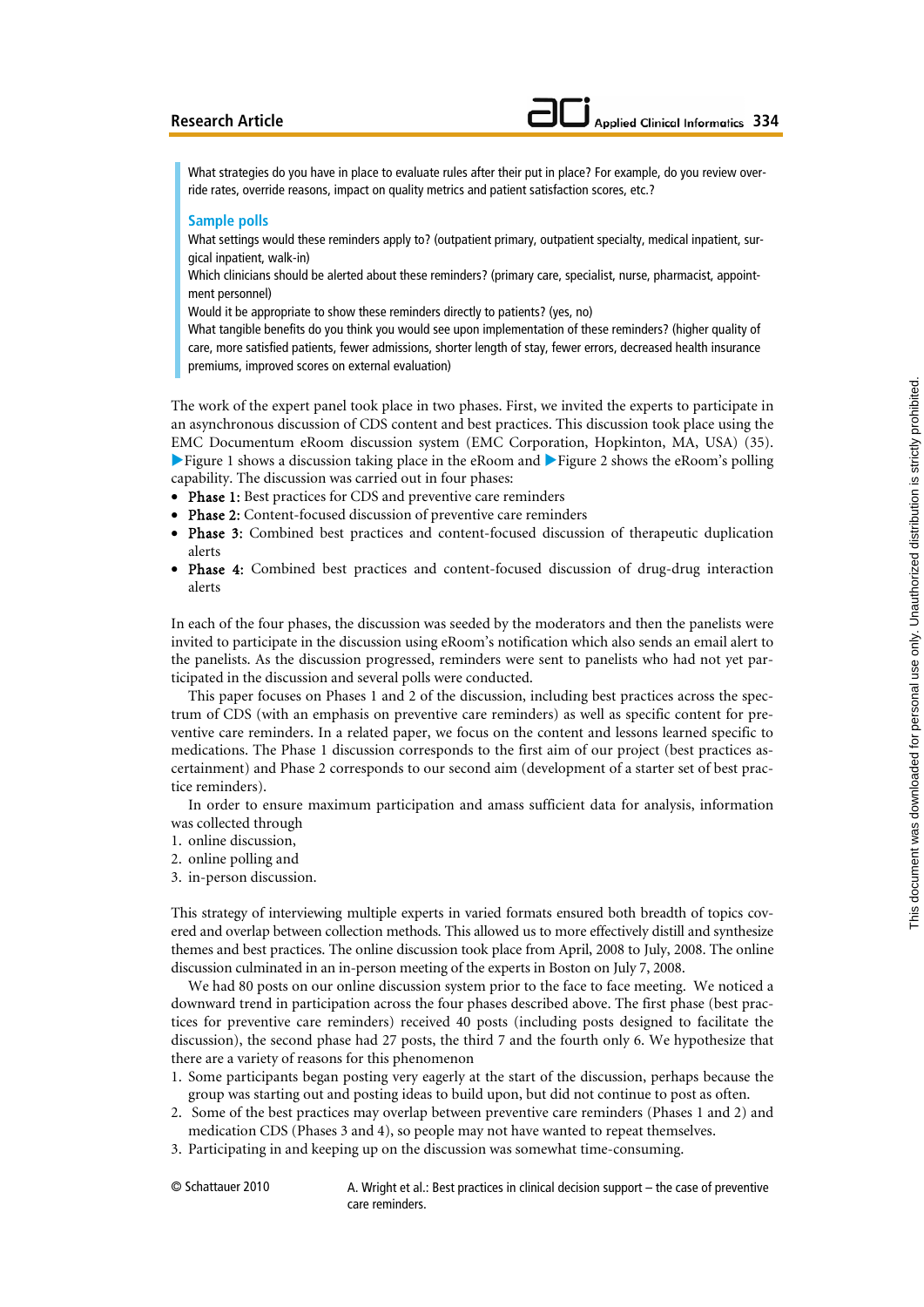Although the quantity of participation reduced over time, the quality, in our subjective estimation, remained quite high throughout.

The product of the face to face meeting was a 41,000 word transcript that was 190 double-spaced pages in length. Members of the panel core team (AW, SP) then analyzed the transcript and online postings to identify common themes using a modified grounded theory approach (36). In essence, the grounded theory approach is a method of conducting research with a well-defined research goal but in the absence of a specific hypothesis. Given our research was based on a expert discussion forums (online and in-person), the use of a grounded theory framework allowed us to avoid confirmation bias and leading discussion questions, and to identify de novo themes rather than attempting to force-fit results include pre-existing models. These themes were grouped into best practices and challenges, which are presented in the remainder of this manuscript.

# **Results and Discussion**

Our analysis of online discussions, online polling results and the in-person meeting yielded eight best practices, which are reviewed in this section. The eight best practices are listed below and described in detail throughout this section.

- 1. Deliver CDS in the most appropriate ways not just reminders
- 2. Develop effective governance structures
- 3. CDS most effective when aligned with other organizational motivations
- 4. Be aware of workflow
- 5. Keep content current
- 6. Monitor and evaluate decision support's clinical impact
- 7. Maintain high quality and complete data
- 8. Consider sharing content

# **Best Practice 1: Deliver CDS in the most appropriate ways – not just reminders**

A foundational and cross-cutting issue identified by the panel, and returned to frequently, related to the definition of CDS. The most canonical form of CDS is the alert or reminder: an often time interruptive notification to the user that an action is required (or at least suggested) before proceeding with the order. Alerts and reminders represent a critical form of CDS, particularly for issues such as panic lab values where interruption and immediate action are required. However, the range of CDS is much broader and alerts and reminders are often used in situations where other forms of decision support and communication might be more effective (37), and the panel felt strongly that it is important to deliver CDS involving interruptions to workflow to those decisions that are most appropriate given the context.

According to one panelist, "We will move our agenda further if we stop saying 'request for an alert' or 'request for a reminder'. We need to look at more: documentation, templates, etc. You can't get to the core measures with just an alert or reminder. People come to us with a request and we help them figure out how to do it. Alerts are the last step – usually we try to do it with an order set, form, template, etc. Alerts should be used only when necessary."

Other panelists agreed with this sentiment, proposing a variety of other methods that didn't involve interruptions in the order process. Many of the panelists reported success with incorporating standing orders in their IT systems rather than just alerts and reminders. Another panelist commented, "Reminders didn't work at all. In contrast, standing orders work very, very well." This is consistent with much of the literature on the topic, which has shown that standing orders are, indeed, generally more effective than reminders (38) when it is possible to implement them. Although, choosing among too many standing orders may also inhibit the ease to use the system for order entry. One must strike a balance between alerts, reminders, and order sets.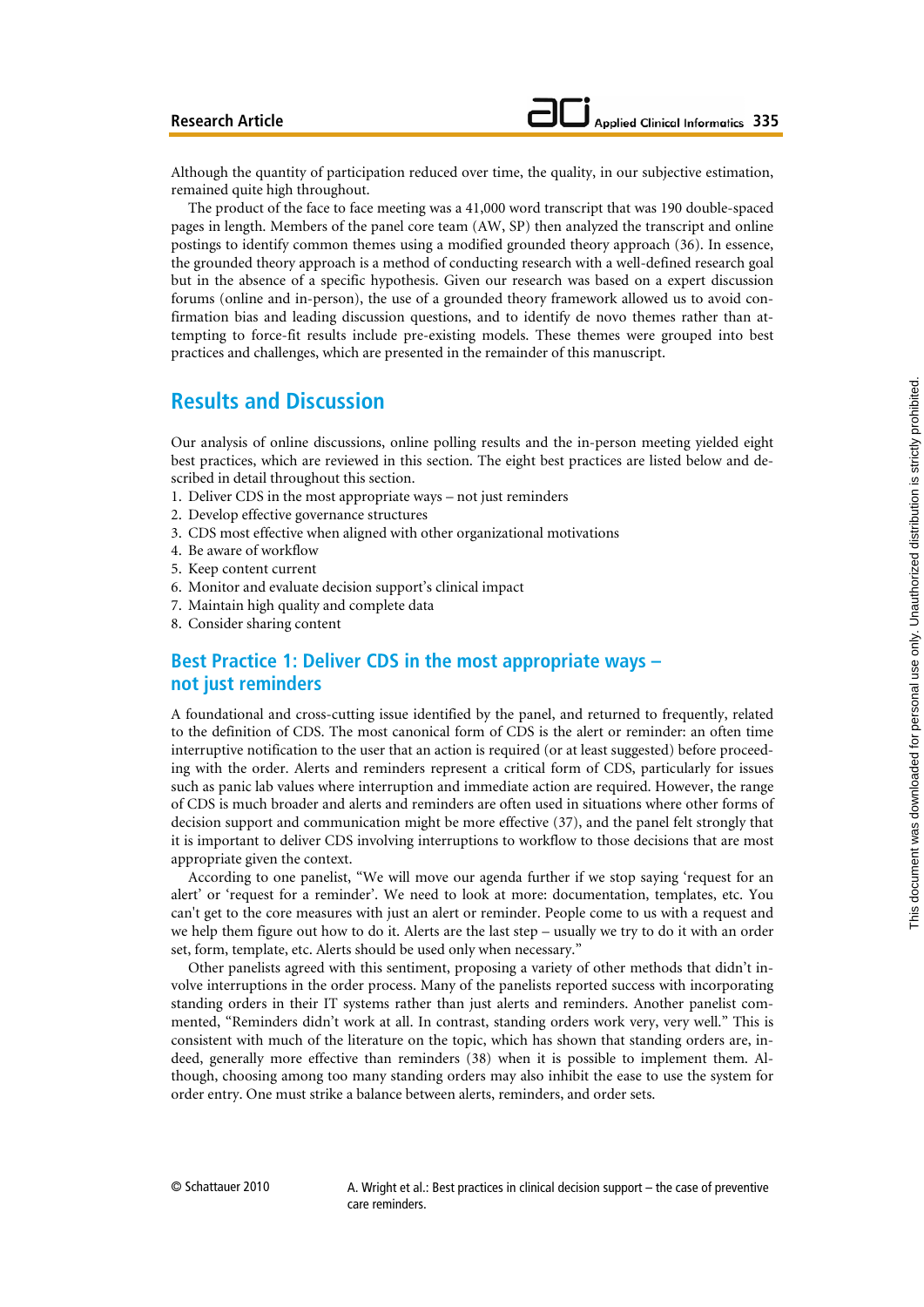## **Best Practice 2: Develop effective governance structures**

Governance structures described ranged from very simple (a small group of people who made decisions on CDS) to very sophisticated, involving standing and specially convened committees and orderly review and approval processes. As organizational size, number and diversity of clinical users of the system, and the complexity of decision support offerings (e.g., medications, laboratory monitoring, diagnostic procedures) increases, a more complex structure is necessary. Having these governance processes was considered important, but securing participation from those needed in the decision making had proved to be challenging at most sites. One panelist noted that, at his institution, "persuading (leading) clinicians to attend CDS planning meetings [is]… challenging." They also pointed out, though, that acceptance of the content that has ultimately been deployed at that site has been quite good, largely because "substantial institutional sign-off is required (i.e., there is a kinetic barrier to implementation)". The converse can also be an issue – when clinicians are not involved rejection can occur.

Although the panelists all agreed on the importance of good governance structures, they also stressed the importance of back channels as a way to get things done in certain instances. Two panelists shared examples where a single strong voice championed decision support content either through or around the governance processes. Although this could be viewed as a circumvention of governance, in these panelists' institutions these back channels also proved critical to getting things done.

# **Best Practice 3: CDS most effective when aligned with other organizational motivations**

A third commonly echoed theme was incentives. Many of the panelists expressed that decision support had been most effective at their institutions when its use was linked to other (often financial) incentives. According to one panelist, "At [my site] the single most important intervention that brought about compliance was a simple one: the hospital director's financial bonus was tied to the performance of the hospital. It was tied to the measurement that the national organization prescribed. As a consequence people got flu shots, Pneumovax, feet examined." According to another panelist, his hospital has a similar program in place: "All senior management of [my site] get bonuses contingent on meeting quality and safety goals. We…" aim to "...eliminate all causes of preventable harm by 2012. Chiefs are paid based on infection rates." A third panelist spoke of a similar program: "We have something similar to what [the other panelists] said. Our senior administrative goals are to be in the top 10% on quality measures in the nation." Such incentives were not, however, universal and incentives to front-line providers were not discussed.

Throughout the meeting, the relationship between clinical decision support and clinical quality measurement and improvement activities was also emphasized. Panelists pointed out that decision support is a powerful tool for improving performance on quality measures and that, conversely, measurement is a powerful tool for evaluating and improving decision support (related to Best Practice 6).

## **Best Practice 4: Be Aware of Workflow**

Many panelists also discussed the importance of being aware of workflow issues during the development of decision support. The panel encouraged implementers to consider (and minimize) the intrusiveness of the alerts and to minimize interruptions unless they are clinically necessary. One panelist attributes much of the success of his organization's outpatient decision support to the fact that "[Our information system]'s CDS capability is relatively unobtrusive, and with so low an annoyance factor people generally are supportive."

A critical workflow issue discussed by the panel was the intended audience/user – the person to whom decision support should be provided. The classic paradigm for decision support is notification of physicians (especially primary care providers). However, the panel also considered the possibility of delivering the alerts to specialists, nurses and, when appropriate, patients themselves. Many on the panel did not generally consider it necessary to deliver preventive care reminders to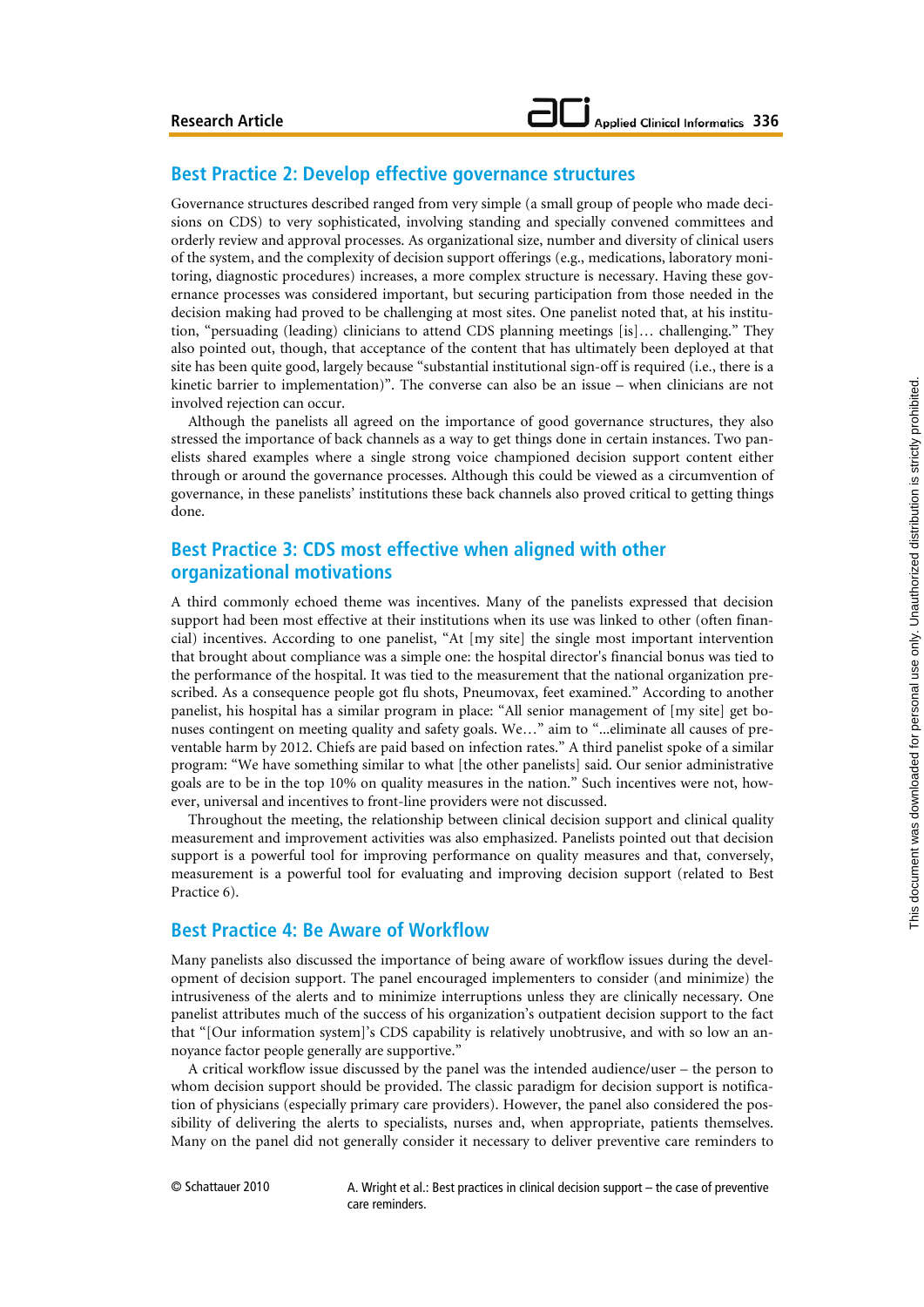pharmacists, but panel members did point out that pharmacists are natural recipients of medication-related preventive measures decision support.

Another critical element of workflow identified by the panel is the selection of optimal decision support types (Best Practice 1). Indeed, different decision support types fit into different workflows and are more appropriate for different clinical purposes. For example, ordering hemoglobin A1c's for diabetic patients who are overdue may be more amenable to an asynchronous process (e.g. panel reports or automated letter generation) especially for patients who do not have a visit for some other reason, while drug-drug interaction checking in the context of a medication order is likely better carried out in a synchronous fashion, with either alerting or tailored item display.

## **Best Practice 5: Keep Content Current**

A key challenge cited by many of the panelists was the issue of keeping CDS content current. When the amount of content in an organization is small, keeping it current is generally a manageable task. However, as the amount of content increases, maintaining currency becomes increasingly difficult. Many of the clinical foci of decision support change quickly: new guidelines are published, new drugs are placed on the market and new evidence becomes available. Any of these external events could, of course, necessitate a change in decision support content, as could internal requests or quality reviews. One panelist pointed out that implementing even apparently simple rules can be a significant institutional challenge and "requires a commitment to maintain the rules and individuals dedicated to this task."

Many of the organizations had annual (or otherwise periodic) reviews where content was checked against current practice and updated as needed. Some of the organizations also described tracking tools they use to keep content up to date. This best practice is also intimately connected to Best Practice 2 – appropriate governance and oversight structures include mechanisms for prioritizing content review and ensuring that content is kept up to date.

Some of the organizations also reported that they outsourced some or all of their CDS content development and maintenance to an external supplier such as First DataBank (South San Francisco, CA, USA) for medications or Zynx Health (Westwood, CA, USA) for order sets. They were generally satisfied with the arrangements, although all strongly underscored the need to be able to customize the vendor content for their local needs.

## **Best Practice 6: Monitor and Evaluate Decision Support's Clinical Impact**

All panelists pointed out the importance of monitoring and evaluating decision support interventions after they are deployed and improving them continuously with additions and/or deletions in the CDS library. One panelist said "we do initially review override rates etc. Later, we review complaints. We would like to have a mechanism for tracking these things on an on-going way but it has remained on the drawing board so far." Two other panelists pointed out that their organizations take similar approaches, though their efforts are being expanded and improved over time.

Two panelists also pointed out the need for chart review to get a deeper understanding of how alerts are really performing in ambulatory practice sites. One of the two commented, "We usually recommend, especially for the smaller practices, that periodic prospective review of a selected number of patient charts be done by scheduling personnel or nurses in the practice who may first see the patient. This could also entail retrospective chart review. It involves taking a few reminders and having everyone focus on them for the next week and see if any were missed from a previous visit of the patient seen in the practice. This can go along with any information in the system or set up by the practice (overrides, reviewing new medications the patient is on or has received from inpatient care or specialist care...)."

Many panelists also pointed out that their review of CDS performance was tied to broader quality metrics that were being evaluated in their acute care organizations. One panelist mentioned that "as these [alerts] relate to quality measures endorsed by the hospital leadership, we track responses to these."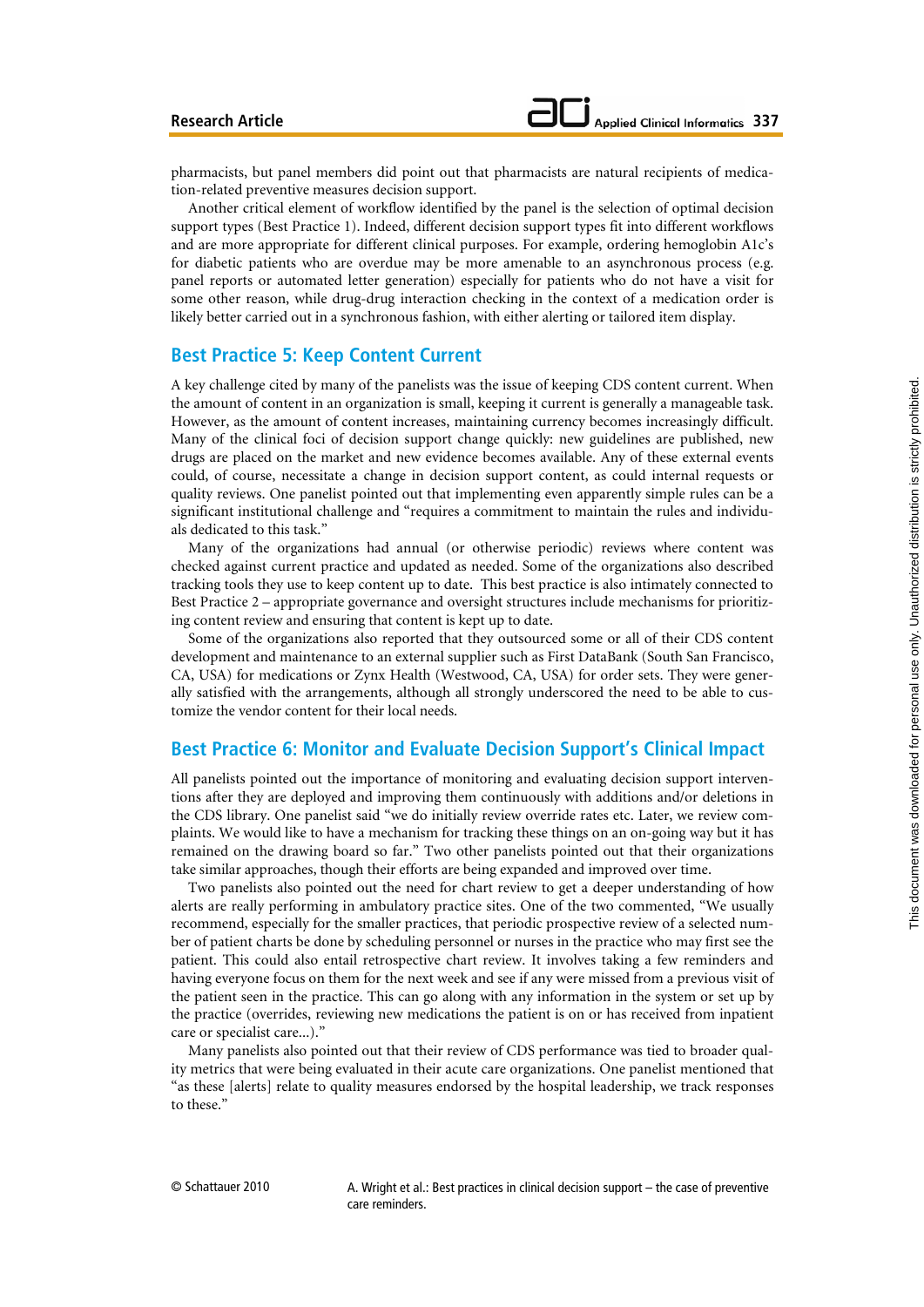## **Best Practice 7: Maintain high-quality and complete data**

A common refrain among the panelists was the need for available high-quality data in the underlying information system applications to enable sound decision support. This is easier said than done, however. We polled the panelists regarding the availability of various data types at each of their institutions. Medications, problem lists, laboratory results, vital signs, and demographic information were universally available. However, information relating to family history and procedure (and/or surgical) history was not widely available, even though this information is often used in CDS (39).

In addition to completeness, issues of data quality and correctness were also discussed. For the most part, many clinical decision support systems operate on a garbage-in garbage-out basis and, without accurate clinical data, they cannot function optimally. There is a fairly substantial body of evidence that suggests that errors in clinical data are common (40, 41). Without stringent rules that drive the quality of data being entered into systems, the reliability of this data to trigger decision support logic accurately remains questionable.

Another issue that was discussed was the reliability of patient-provided data. For example, at one site, there is a preventive care colonoscopy reminder for patients over 50. The reminder is dismissed if the test has been done previously; however, the panel discussed the issue (which the site had faced) of what to do if the patient simply reports the test had been done, though no confirming documentation was available. The site decided that such a response would "snooze' the reminder for a year, but that it would be displayed again until the test performance could be substantiated (it is worth noting that this speaks to the capabilities of that particular site's clinical information system – not all sites reported that they could achieve a similar snooze period).

One best practice for improving data accuracy and completeness briefly discussed by the panel was interoperability. This is the seamless exchange of information between information systems within, and even outside of, the organization. There was a hope that, if significant interoperability is eventually achieved and more complete patient data become available and shared within the total IT environment, that this might substantially enable better decision support. However, it may also increase complexity, as it would entail easy assessment and sharing of data from outside organizations that may have different IT systems. The panel also spent time discussing the issue of value sets (coded, structured choices for data elements). Many value sets, such as clinical problems, are inherently difficult to develop, but the panelists pointed out that even apparently simple sets, such as sex, have their own challenges. The panel believed that, if standard value sets were more widely available and used, sharing decision support content (and, in fact, simply executing decision support) would be easier. The Health Information Technology Standards Panel (HITSP) is in the process of standardizing many of these value sets, and the panel thought this work would be extremely fruitful.

## **Best Practice 8: Consider Sharing Content**

Another issue discussed by the committee was sharing decision support content. There was wide consensus that there will eventually be great value in sharing content across institutions and, perhaps, nationally. The panelists felt that sharing content saved a tremendous amount of time. One panelist mentioned that he had exported his organization's content and sent it to other organizations who reported that having the content to start from "saved us a year in committee".

The panel also discussed knowledge representation and whether content was best shared using a standard knowledge representation formalism (such as Arden Syntax). Interestingly, there was not wide support on the panel for using such an approach, for several reasons. First, panelists pointed out that there is limited commercial support for such formats, so content in such formats was not necessarily more readily implemented. The panelists also pointed out that the primary difficulties in developing new CDS interventions were clinical and organizational in nature rather than technical. Deciding the content of the rule and getting buy in and approval was, in their opinion, more challenging than implementing the system itself. As a result, the panelists clearly favored sharing content in human readable forms, so that it could be more easily understood and discussed by potential implementers. There was also some interest expressed in knowledge libraries that contained vendor-specific (i.e. proprietary rather than standardized) formats, and in the possibility of using CDS

© Schattauer 2010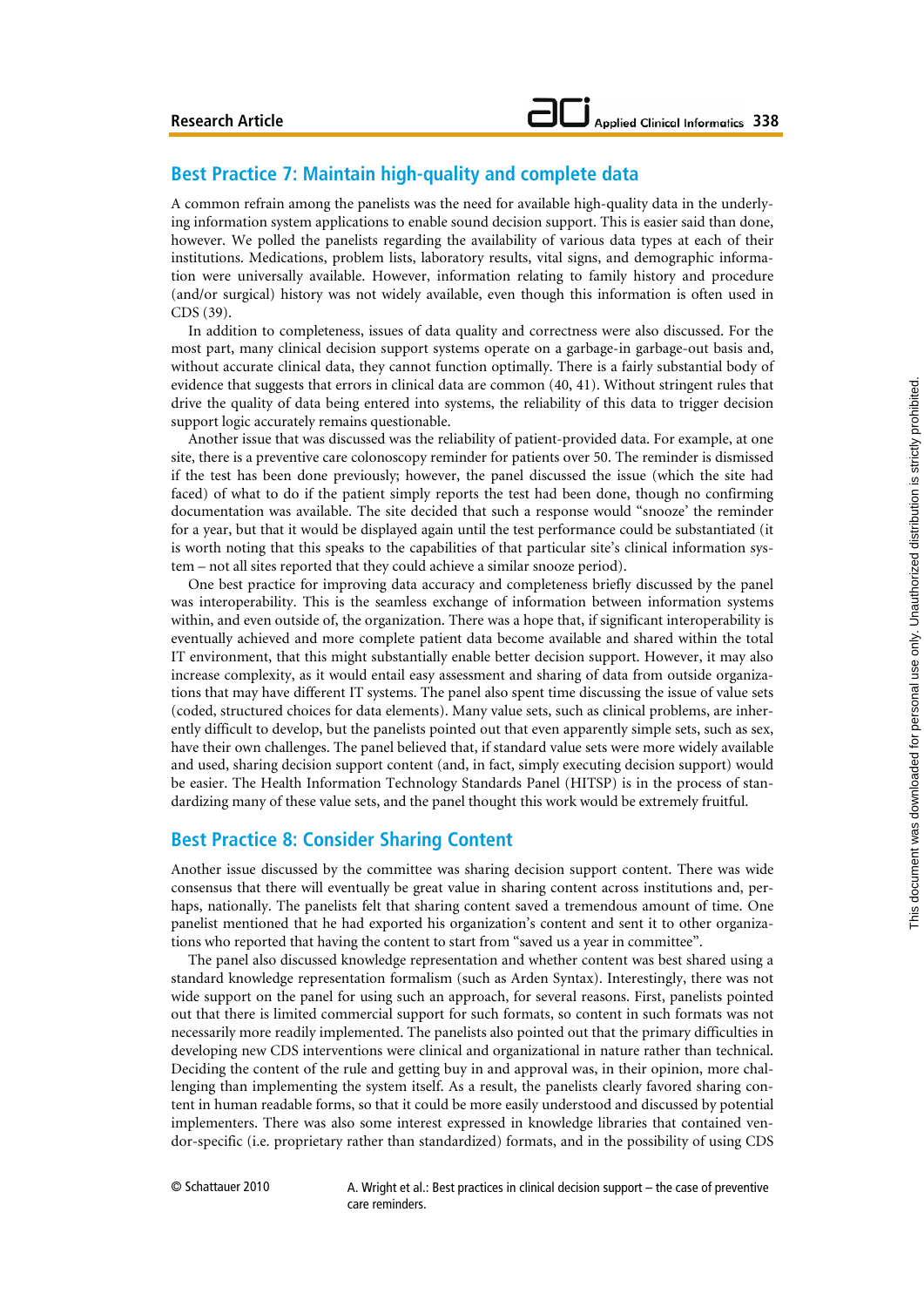services (i.e. a service oriented architecture) as a vehicle for increasing sharing and syndication of decision support content.

# **A starter set of clinical content**

In addition to the best practices described here, the expert panel also developed a starter set of preventive care reminders based on reminders in use at Partners HealthCare. These are six reminders which the panel believes are important and represent a good starting point for organizations beginning to develop CDS content for preventive care. The reminders were selected from existing content in the Partners Healthcare decision support system. These six specific reminders were chosen

- 1. because they relate to common and chronic medical conditions for which preventive screenings and vaccinations are highly important and effective and
- 2. because they are focused on content that relates to national quality measures.

The reminders are:

- Pneumococcal vaccination for older adults or those with high risk medical conditions
- Influenza vaccination
- Screening and prophylaxis (most commonly bisphosphonate therapy) for older women or women with risk factors for osteoporosis
- Mammography
- Cervical cancer screening
- Screening for hyperlipidemia

These reminders consist of sets of logic-based rules that trigger alerts when certain criteria are met. For example, the influenza vaccination reminder consists of two separate rules

- 3. a reminder for older patients, and
- 4. a reminder for high risk patients.

For the "Influenza Vaccination Older Than 50" rule, an alert is triggered when the following criteria are met

- 1. when the patient's age is over 50,
- 2. when the date is within flu season (Oct-Feb) and
- 3. when there is no previous vaccination on record.

This content is available on the CERT-HIT website at http://hit-cert.org/. It is also posted on the ClinfoWiki at http://www.clinfowiki.org, an online environment where potential users of the content can view, discuss and even improve on the content. We hope that the availability of this starter content on ClinfoWiki will encourage potential adopters by providing an established decision support foundation on which to build. The reminders provided should ideally provide an effective framework for additional customized reminders. It is important to note that, although this content available in good faith, neither the expert panel, the CERT-HIT, Brigham and Women's Hospital or the Agency for Healthcare Research and Quality guarantee this content – it is provided as is and must be reviewed for correctness and completeness by any potential user.

For reasons discussed above, we are providing this starter content in a structured human readable (but non-executable) format. Our intent is not that they could be run without modification at other sites, but simply that they might provide the basis for discussion and development of CDS in order to reduce the initial difficulty of content development in these related areas.

## **Limitations**

This study has a number of limitations. The panel size was small and included mostly large institutions, most of which are fairly far along in the CDS development pathway, so that the results may not be generalizable to other types of institutions. Our expert panel was not selected based on systematic criteria and represents only a limited subgroup of individuals with experience in the field. The opinions expressed were those of the panelists, and different opinions might have been ob-

© Schattauer 2010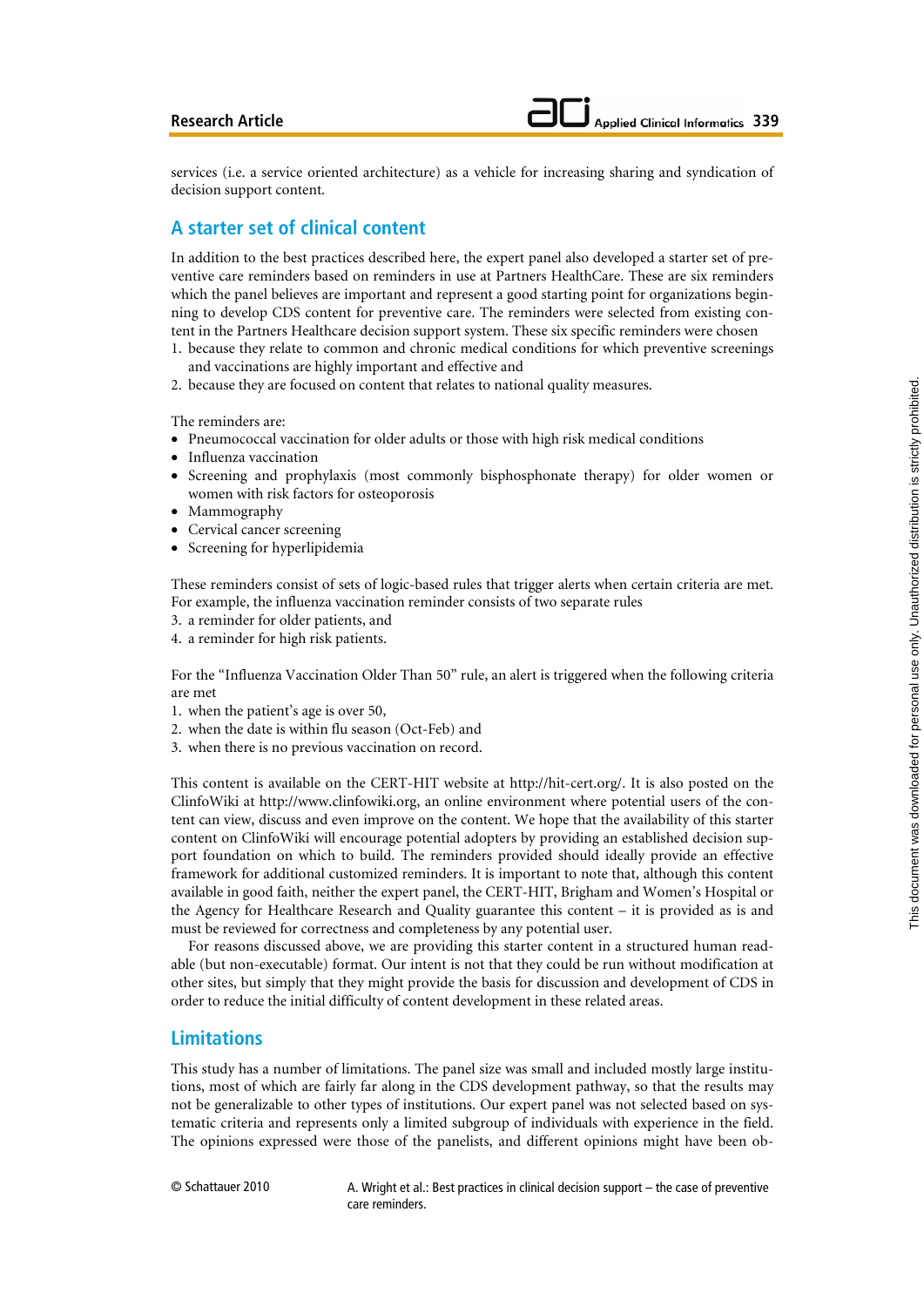tained from a different expert group. An inherent limitation of our expert-consensus approach was that, while it provides a valuable conceptual template, it does not allow for systematic review and testing of these best practices. Our research represents only one piece of the puzzle and more evaluation of these findings will be required in the future.

# **Conclusions**

Using a consensus approach with a broad-based, multidisciplinary panel, we have elaborated a useful set of CDS best practices and practical recommendations for initial CDS implementation at healthcare organizations. Although other such recommendations have been made, most have come from single institutions. Our research represents one step towards establishing decision support best practices. More investigation will be necessary in the future to rigorously test and refine these standards. Assessing how best to deliver and manage CDS will remain a high priority if we are to obtain the hoped-for value from these systems.

## **Conflict of Interest Statement**

None of the authors has a conflict of interest to declare with respect to the content of this manuscript.

## **Human Subjects Protection**

This project was reviewed and approved by the Partners HealthCare Human Research Committee.

#### **Acknowledgements**

This project was funded under AHRQ CERT grant #1U18HS016970. AHRQ was not involved in the design or execution of the project, or the decision to publish the results. We are grateful for the assistance of Christine Soran and Francine Maloney who transcribed the recording of the meeting and to Justine Pang for assistance in the preparation of this manuscript, and to Joshua Feblowitz for assistance in its revision.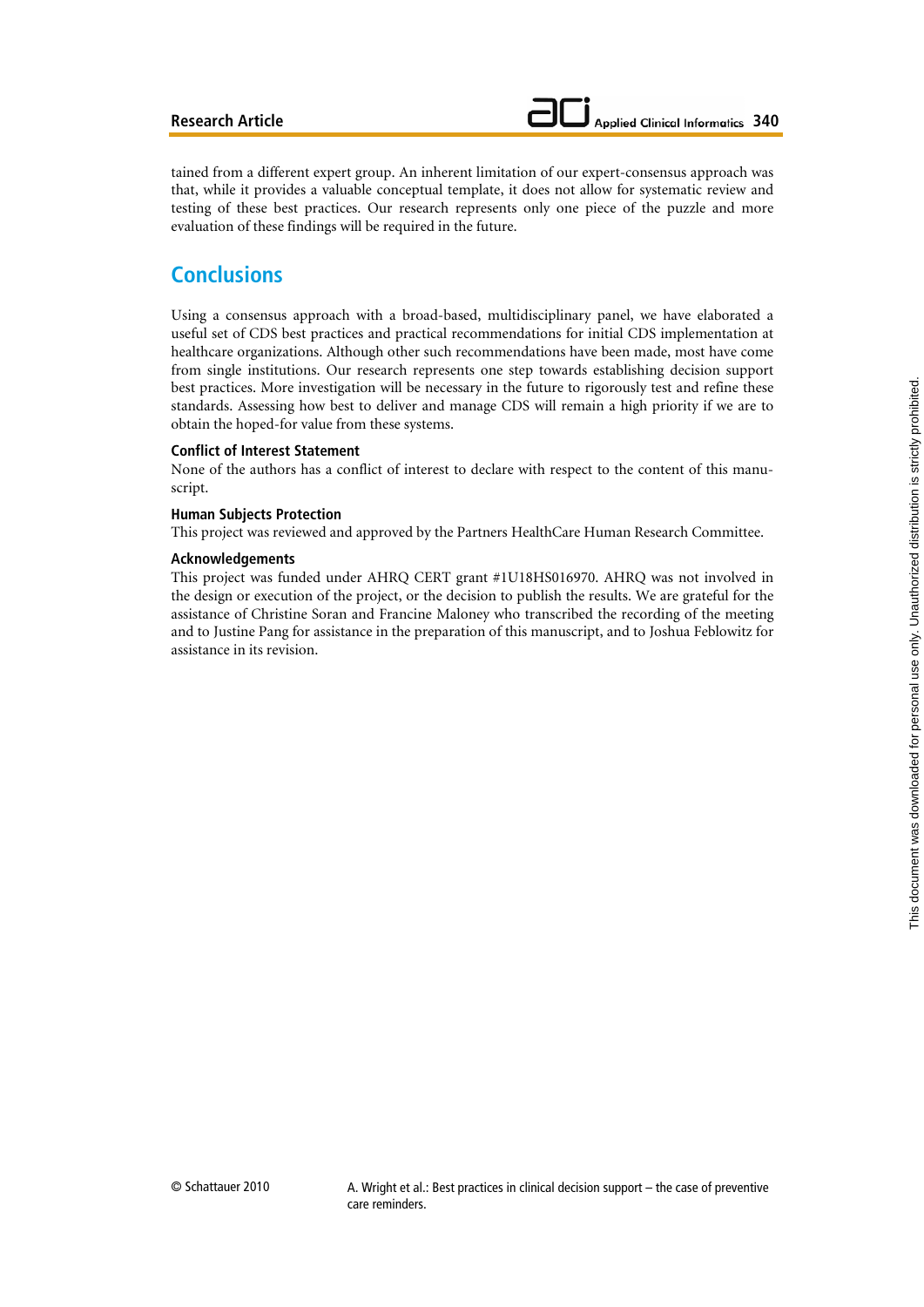

**Fig. 1** A discussion in the eRoom system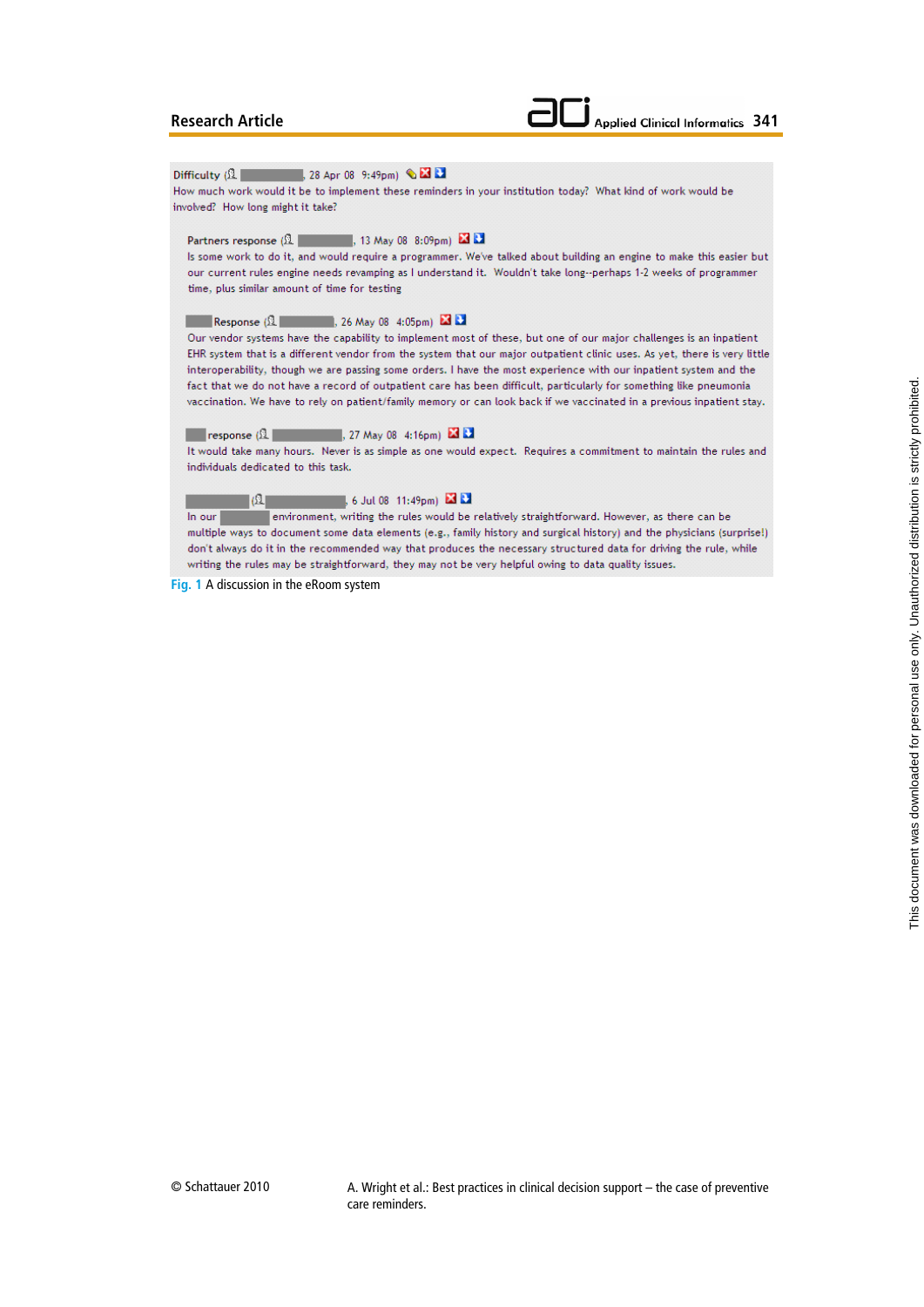What settings would these reminders apply to?

Outpatient primary care: 5 Outpatient specialty care: 4 Medical inpatients: 0 Surgery inpatients: 0 Walk in Clinics: 1

Which clinician(s) should be alerted about these reminders?

Primary care provider: 5 Specialist: 3 Nurse: 3 Pharmacist: 0 Appointment personnel in physician practice: 1

Would it be appropriate to show these reminders directly to patients?

Yes: 5  $No: 0$ 

What tangible benefits do you think you would see upon implementation of these reminders?

Higher quality of care: 5 More satisfied patients: 4 Fewer admissions because patients were receiving more preventive care: 2 Shorter length of stay: 0 Fewer errors: 1 Decreased health insurance premiums: 1 Improved scores on external evaluatoins: 1

#### **Fig. 2** A poll (screenshot)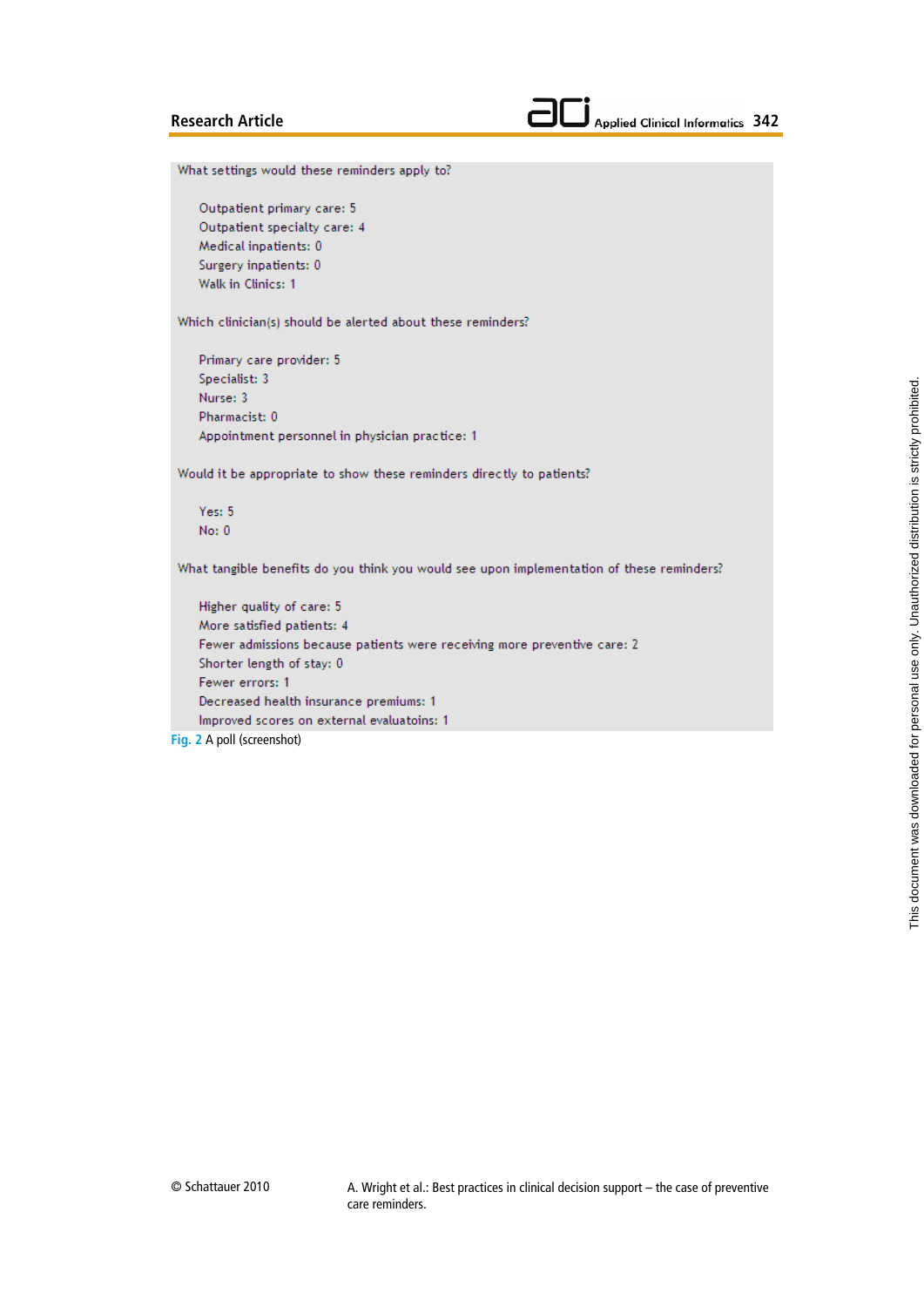## **Table 1** Members of the expert panel

| <b>Member</b>     | <b>Institution</b>                                                    |
|-------------------|-----------------------------------------------------------------------|
| David W. Bates    | Brigham and Women's Hospital                                          |
| Anne M. Bobb      | Northwestern Memorial Hospital                                        |
| John D. Halamka   | CareGroup Healthcare System                                           |
| Robert A. Jenders | University of California, Los Angeles and Cedars-Sinai Medical Center |
| Gilad Kuperman    | New York Presbyterian Hospital                                        |
| Thomas H. Payne   | University of Washington                                              |
| Sheila Teasdale   | <b>American Medical Association</b>                                   |
| Allen J. Vaida    | Institute for Safe Medication Practices                               |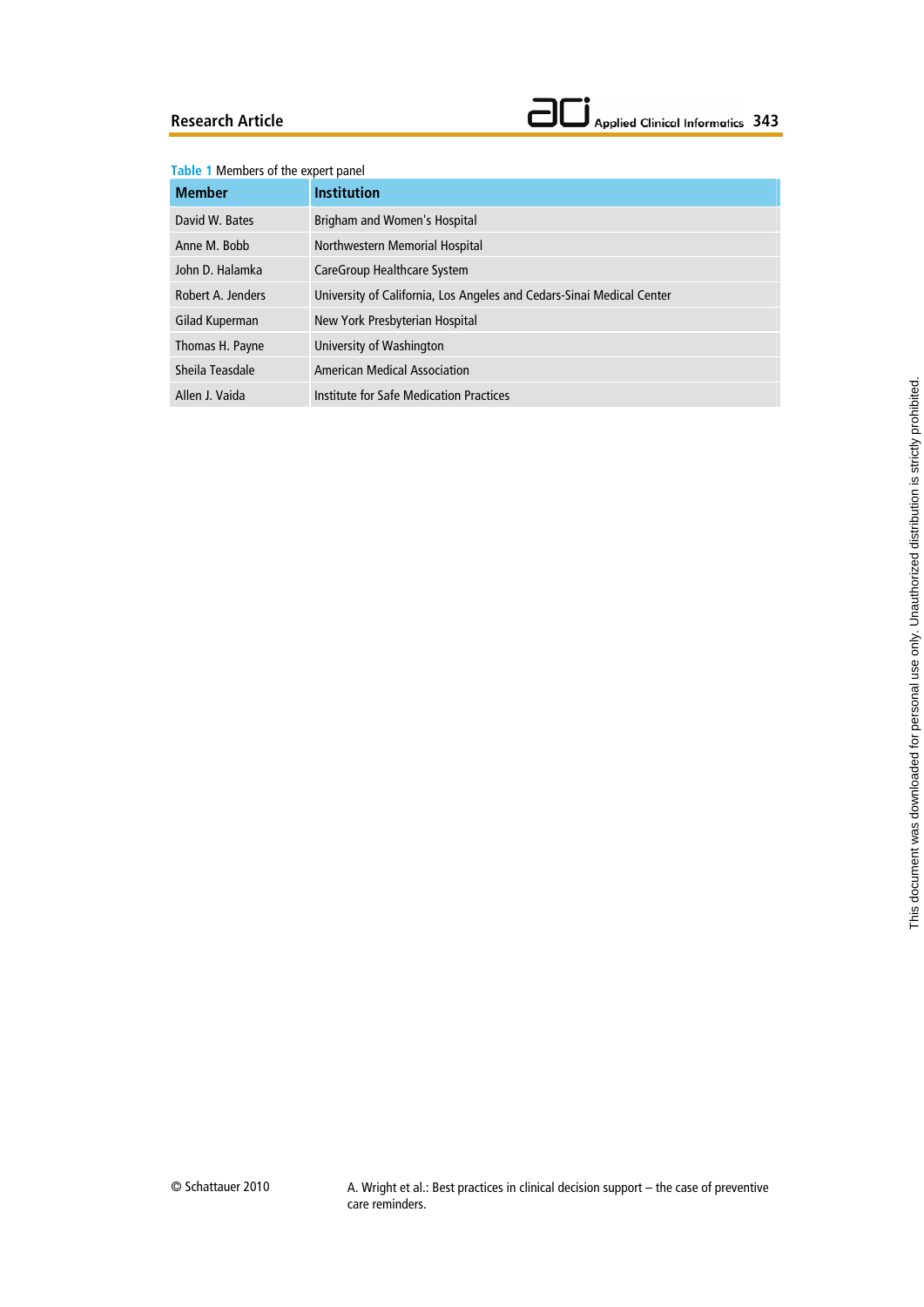# **References**

- 1. Hillestad R et al. Can electronic medical record systems transform health care? Potential health benefits, savings, and costs. Health Aff (Millwood). 2005; 24(5): 1103-1117.
- 2. U.S. House of Representatives and Senate. American Recovery and Reinvestment Act of 2009. 2009 [cited 2009 May 18]; Available from: http://frwebgate.access.gpo.gov/cgibin/getdoc.cgi?dbname=111\_cong\_bills&docid=f:h1enr.pdf
- 3. U.S. Department of Health and Human Services. Health Information Technology (IT) Recovery Program. 2009 [cited 2009 May 18]; Available from:
- http://www.hhs.gov/recovery/programs/index.html#Health Garg AX et al. Effects of computerized clinical decision support systems on practitioner performance and patient outcomes: a systematic review. JAMA 2005; 293(10): 1223-1238.
- 5. Bates DW et al. Effect of computerized physician order entry and a team intervention on prevention of serious medication errors. JAMA 1998; 280: 1311-1316.
- 6. Kawamoto K et al. Improving clinical practice using clinical decision support systems: a systematic review of trials to identify features critical to success. BMJ 2005; 330: 765.
- 7. Linder JA et al. Electronic health record use and the quality of ambulatory care in the United States. Arch Intern Med 2007; 167: 1400-1405.
- 8. Koppel R et al. Role of computerized physician order entry systems in facilitating medication errors. JAMA 2005; 293: 1197-1203.
- 9. Han YY et al. Unexpected increased mortality after implementation of a commercially sold computerized physician order entry system. Pediatrics 2005; 116: 1506-1512.
- 10. Del Beccaro MA et al. Computerized provider order entry implementation: no association with increased mortality rates in an intensive care unit. Pediatrics 2006; 118: 290-295.
- 11. Ash JS, Bates DW. Factors and forces affecting EHR system adoption: report of a 2004 ACMI discussion. J Am Med Inform Assoc 2005; 12: 8-12.
- 12. Greenes RA. Clinical decision support: the road ahead. Boston, MA: Elsevier Academic Press; 2007.
- 13. Osheroff JA et al. Improving outcomes with clinical decision support: an implementers' guide. Chicago: HIMSS; 2005.
- 14. Osheroff JA et al. A roadmap for national action on clinical decision support. J Am Med Inform Assoc 2007; 14(2): 141-145.
- 15. Wyatt J, Spiegelhalter D. Evaluating medical expert systems: what to test and how? Medical informatics = Medecine et informatique 1990; 15(3): 205-217.
- 16. Chaudhry B et al. Systematic review: impact of health information technology on quality, efficiency, and costs of medical care. Ann Intern Med 2006; 144: 742-752.
- 17. Osheroff JA et al. A roadmap for national action on clinical decision support. J Am Med Inform Assoc 2007; 14: 141-145.
- 18. Bates DW et al. Ten commandments for effective clinical decision support: making the practice of evidence-based medicine a reality. J Am Med Inform Assoc 2003; 10: 523-530.
- 19. Kaushal R, Shojania KG, Bates DW. Effects of computerized physician order entry and clinical decision support systems on medication safety: a systematic review. Arch Intern Med 2003; 163: 1409-1416.
- 20. Kaushal R et al. Return on investment for a computerized physician order entry system. J Am Med Inform Assoc 2006; 13: 261-266.
- 21. Kadmon G et al. Computerized order entry with limited decision support to prevent prescription errors in a PICU. Pediatrics 2009: 124: 935-940.
- 22. Sittig DF et al. Grand challenges in clinical decision support. J Biomed Inform 2008; 41: 387-392.
- 23. Ash JS, Stavri PZ, Kuperman GJ. A consensus statement on considerations for a successful CPOE implementation. J Am Med Inform Assoc 2003; 10: 229-234.
- 24. Ash J. Organizational factors that influence information technology diffusion in academic health sciences centers. J Am Med Inform Assoc 1997; 4: 102-111.
- 25. Lorenzi NM, Kouroubali A, Detmer DE, Bloomrosen M. How to successfully select and implement electronic health records (EHR) in small ambulatory practice settings. BMC medical informatics and decision making 2009; 9: 15.
- 26. Yoon-Flannery K et al. A qualitative analysis of an electronic health record (EHR) implementation in an academic ambulatory setting. Informatics in primary care 2008; 16: 277-284.
- 27. Shekelle PG, Morton SC, Keeler EB. Costs and benefits of health information technology. Evidence report/technology assessment 2006; 132: 1-71.
- 28. Brokel JM, Harrison MI. Redesigning care processes using an electronic health record: a system's experience. Joint Commission journal on quality and patient safety / Joint Commission Resources 2009; 35: 82-92.